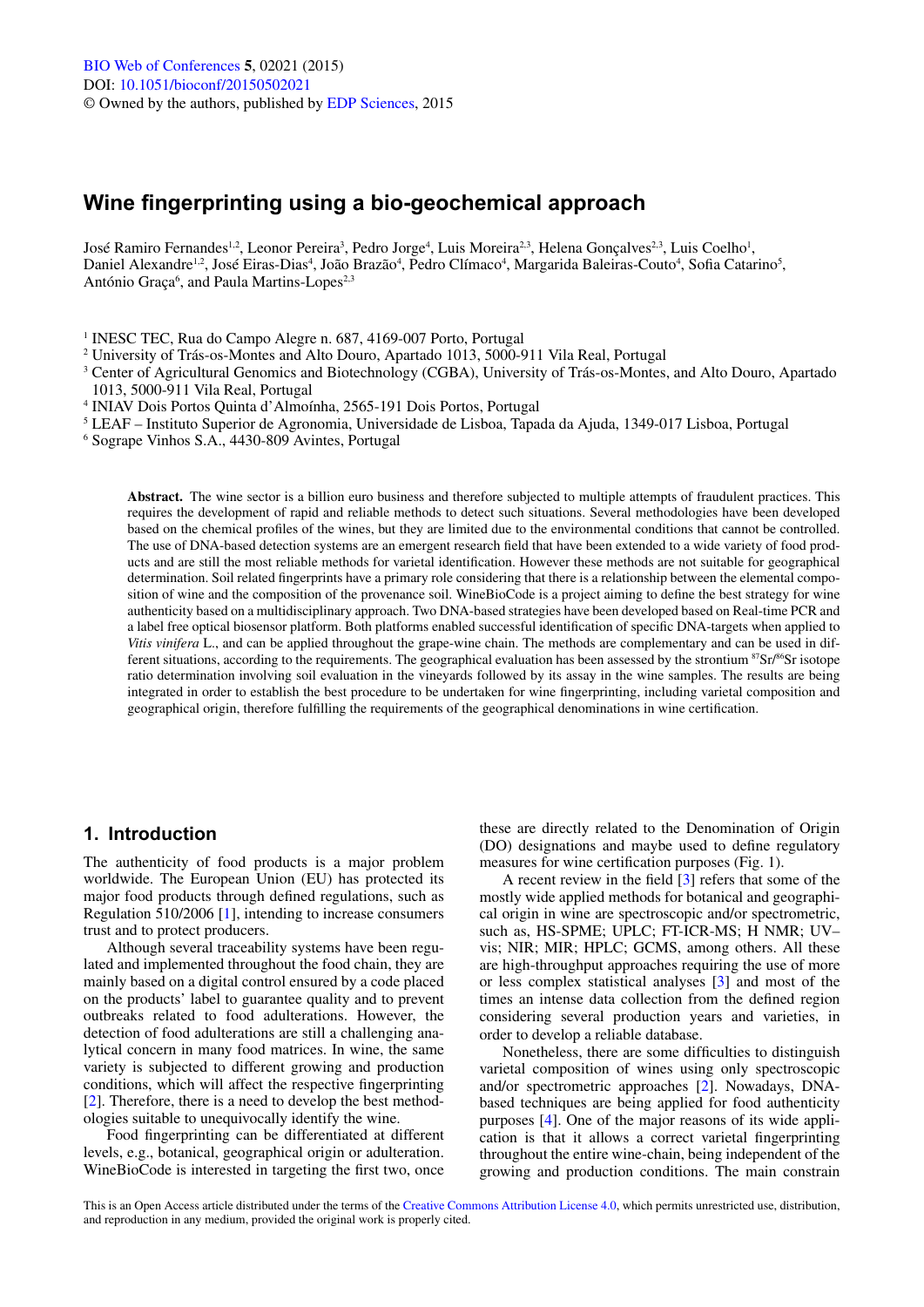

**Figure 1.** Strategies adopted within WineBioCode to define the best procedure for certification purposes.

linked to their wide application in wines is associated to the quality and quantity of DNA extracted from the wine samples, given the fact that DNA can be highly degraded during the winemaking process (decanting and filtration), stabilization (clarification and racking) and aging [[5\]](#page-3-4). Several DNA extraction protocols have been developed through the years [[5–](#page-3-4)[7\]](#page-3-5). The protocol developed by Pereira et al. [\[7](#page-3-5)] has demonstrated to be able to extract DNA from small volume wine samples, 10 mL, and free of enzymatic inhibitors, therefore suitable for PCR-based technologies. As previously mentioned DNA extracted from wine samples are highly degraded, and therefore this needs to be taken into account when choosing the molecular markers for varietal identification. The recommended amplicon size is around 100–120 bp [[4\]](#page-3-3). The molecular markers of choice are Single Nucleotide Polymorphism (SNP) based markers, once they are highly abundant within the genomes. Several methodologies have been developed to detect SNP markers, SSCP, Sequencing, Arrays, among others, however, the High Resolution Melting has been recently widely explored with good results [\[8](#page-3-6)].

The use of biosensors in the food industry is increasing and are now mainly focused on food packaging for quality control, mostly linked to food borne detection [\[9](#page-3-7)]. The use of DNA-based biosensors is an emerging field in the area of food authenticity, presenting several advantages in relation to PCR-based technologies, such as, lower cost, faster detection, portability, and can be operated by untrained technicians. Several technologies can be used for this purpose but the optical biosensors have the advantage of speed and reproducibility. Among them, the optical fiber based biosensors are of special interest because they can use the optoelectronic components developed for the telecommunications industry with great advantages in terms of cost and can be easily integrated with computer systems that can perform intensive data analysis of the measured data in real time.

Although the varietal identification may be achieved using molecular markers within a wine, the grape origin cannot be detected by these means. Regarding geographical origin, soil related fingerprints have a primary role considering that there is a relationship between the chemical composition of wine and the composition of the provenance soil, in particular the <sup>87</sup>Sr/<sup>86</sup>Sr ratio, being a very interesting approach for the definition of the different Denominations of Origin [\[10](#page-3-8)].

The aim of this paper is to present some preliminary results within the WineBioCode frame, targeting the definition of certification procedures suitable for wine authenticity purposes.

# **2. Material and methods**

# **2.1. Plant material, soil and wine sampling**

Grapevine varieties were selected in relation to their relevance for Douro Wine Appellation. A total of 22 varieties were used, 7 white and 15 red grapevine varieties. The vineyards were located in the Douro Wine Region, belonging to three enterprises (Sogrape Vinhos S.A. and Real Companhia Velha).

Soil sampling took place between February and June 2013 in the following estates: Seixo, Cavernelho, Boavista, Cidrô and Casal da Granja. In each vineyard, and for each grape variety, soil samples were collected with a probe, from 2 sampling sites, considering two depth layers (20–50, 50–80 cm), and sealed in plastic bags. Soil samples were dried, ground and then forced to pass through a 50 um sieve.

The leaf samples were collected to serve as references throughout the project and grapes were harvested in two consecutive years 2012/13 and 2013/14. The grapes were fermented in controlled conditions and wines were stored in individual bottles that were used throughout the project.

Leaf samples were collected from clonal field collections, in order to confirm the molecular markers obtained for each variety under study.

### **2.2. DNA extraction**

DNA extraction from leaf samples was conducted using the CTAB method [[11\]](#page-3-9) with minor modifications. The wine samples were extracted according to Pereira et al. [\[7](#page-3-5)]. DNA concentration was determined using NanoDrop® ND-1000 spectrophotometer (Nanodrop Technologies, Wilmington, DE, USA).

## **2.3. Sequencing and SNP discovery**

*In silico* analysis of UFGT gene sequence (coding for UDP glucose–flavonoid 3-O-glucosyl-transferase) was performed and primer pairs were designed using Prime 3 software. The sequences were obtained for the whole set of grapevine varieties and SNPs were annotated. These sequences were further used in the development of HRM assay.

#### **2.4. DNA based detection methods for varietal identification**

## *2.4.1. PCR based methods*

PCR was performed in a total volume of 20  $\mu$ L using MeltDoctor™ HRM Master Mix containing SYTO® 9 dye (Applied Biosystems). In addition, each reaction contained 5 µM of each forward and reverse primer and 5 ng of gDNA. The PCR amplification was conducted in a StepOne™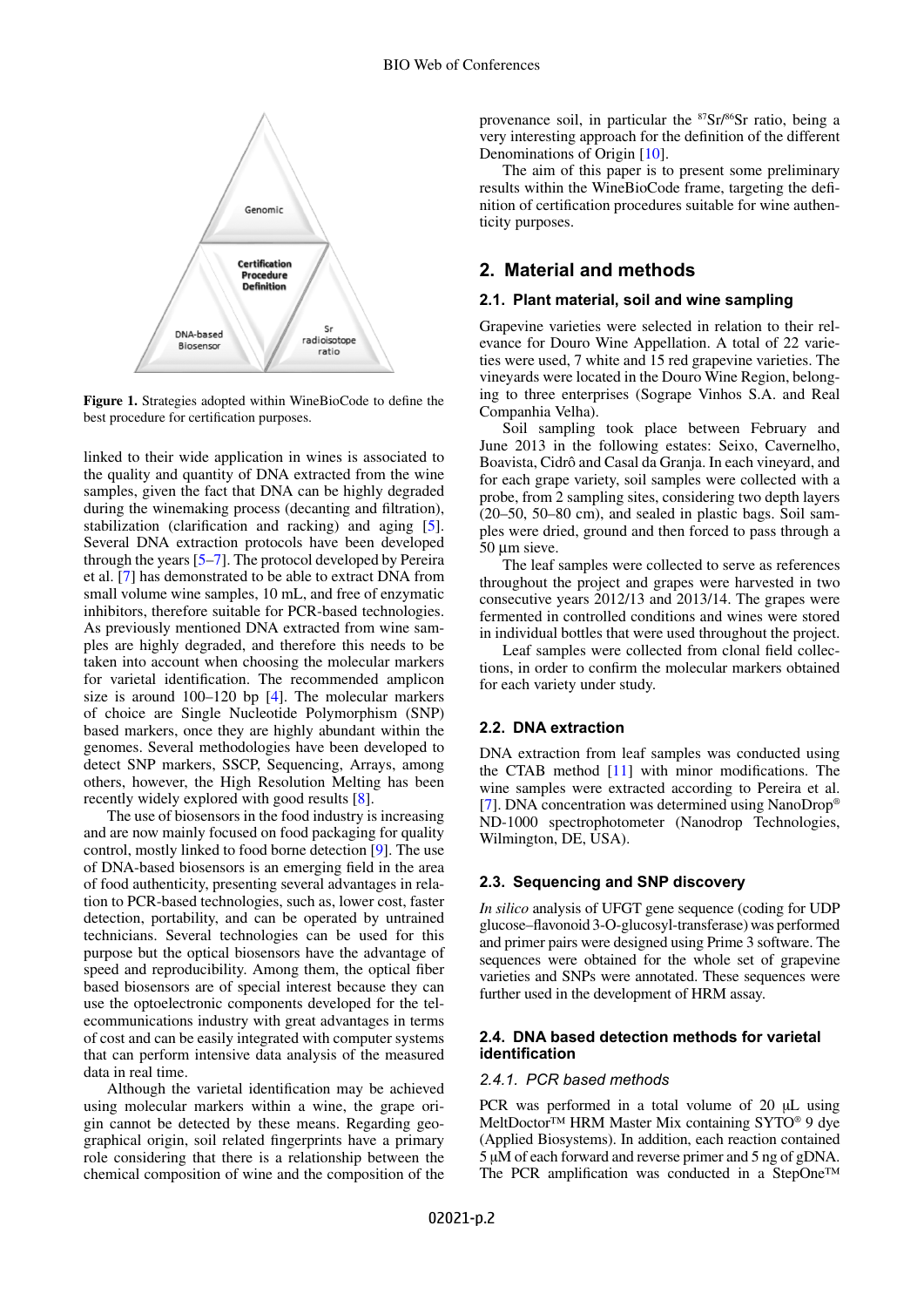Real-Time PCR System (Applied Biosystems) as follows: initial denaturation of 10 min at 95ºC, followed by 40 cycles of 15 s at 95ºC, 1 min at the optimal annealing 59ºC. Fluorescence was collected from 59 to 95ºC. The Melting curve analysis was carried out with High Resolution Melt Software v2.0 (Applied Biosystem).

### *2.4.2. Biosensor*

The platform consisted on the functionalization of an optical fiber long-period grating (LPG) with single strand-DNA (specific to *Vitis vinifera* L.). The LPG was made using an electric arc to produce fiber defects spaced of 398 µm. This produced an optical resonance in the transmitting spectra center at 1550 nm that was monitored with an optical sensor interrogator (HBM Fibersensig™ FS2200SA) in the spectral range between 1500 and 1600 nm. A spectra was acquired every two seconds and processed using a computer algorithm to determine the resonance spectral position. All assays were performed at constant temperature of 37°C. The sensing system was put into contact with complementary sequence, partial-complementary and noncomplementary DNA in order to assure the occurrence of specific-hybridization. The hybridization was only assured in the presence of a complementary sequence.

#### **2.5. <sup>87</sup>Sr/<sup>86</sup>Sr ratio analytical determination**

Wine samples were mineralized by adaptation of the HPMW procedure previously described [[12\]](#page-3-10). Due to the isobaric overlap of  $87$ Sr and  $87$ Rb, an effective Rb/Sr separation is a pre-requisite for the accurate determination of Sr isotope ratios by Q-ICP-MS. In order to perform this separation, ion-exchange chromatography was carried out using EDTA as eluent [\[6](#page-3-11)].

Analytical measurements were carried out with a Perkin-Elmer SCIEX Elan 9000 ICP-MS. The contents of Rb and Sr in Sr chromatographic fractions were determined, using an ICP-MS semi-quantitative approach [\[13](#page-3-12)], before isotopic measurements. With the purpose of determining  $87\text{Sr}/86\text{Sr}$  accurately, the SRM 987 (SrCO<sub>3</sub>) from the NIST was used as isotopic standard for the instrumental mass bias correction [[10\]](#page-3-8). Under optimized conditions samples were treated (HPMW digestion followed by chromatographic separation) and analysed in duplicate.

# **3. Results and discussion**

The search for discriminative SNP markers was pursued within the genes involved in the flavonoid pathway, once this pathway is linked to the polyphenol compounds synthesis and these are highly variable among grapevine varieties [\[14](#page-3-13)]. The UFGT gene presented several SNPs at different positions within the varieties studied. These allowed to develop an HRM assay.

# **3.1. HRM**

The High Resolution Melting assay demonstrated to be efficient in distinguishing between homozygous genotypes, Touriga Nacional (GG) and Tinto Cão (CC), and heterozygous genotypes, Touriga Franca (GC), for a given



Figure 2. Derivate melting curves of the UFGT loci in three grapevine varieties: Touriga Nacional (GG, blue), Tinto Cão (CC, green) and Touriga Franca (GC, yellow).

region of the sequence (Fig. 2). Sanger sequencing of the amplicon in both directions confirmed the results obtained by HRM demonstrating the robustness of the assay.

A rapid and consistent genotyping is an important requirement for grapevine varietal identification. SNP are considered to be highly reproducible among labs and within different detection techniques. Nowadays, SNP detection methods are highly automated and are relatively inexpensive, making them one of the most widely used markers in plant wide applications. HRM assays detect these small sequence difference within a given amplicon [\[15](#page-3-14)], these small sequences are favourable when applying to processed food products, and particularly to wine [[4\]](#page-3-3).

# **3.2. Biosensor**

The results obtained for this sensor are quite interesting, since they demonstrate that hybridization only occurs with total complementary DNA (Fig. 3).

The biosensor shows a high specificity as it is able to discriminate a complementary sequence from non-complementary sequence even when the non-complementary sequence presents a single nucleotide polymorphism



**Figure 3.** Wavelength shift average in relation to water wavelength. PLL – Poli-L-Lysine; Probe – ssDNA probe; T1 – complementary sequence; T2 – non-complementary sequence; T3 – one mismatch complementary sequence; gDNA – genomic DNA of *Vitis vinifera L*.